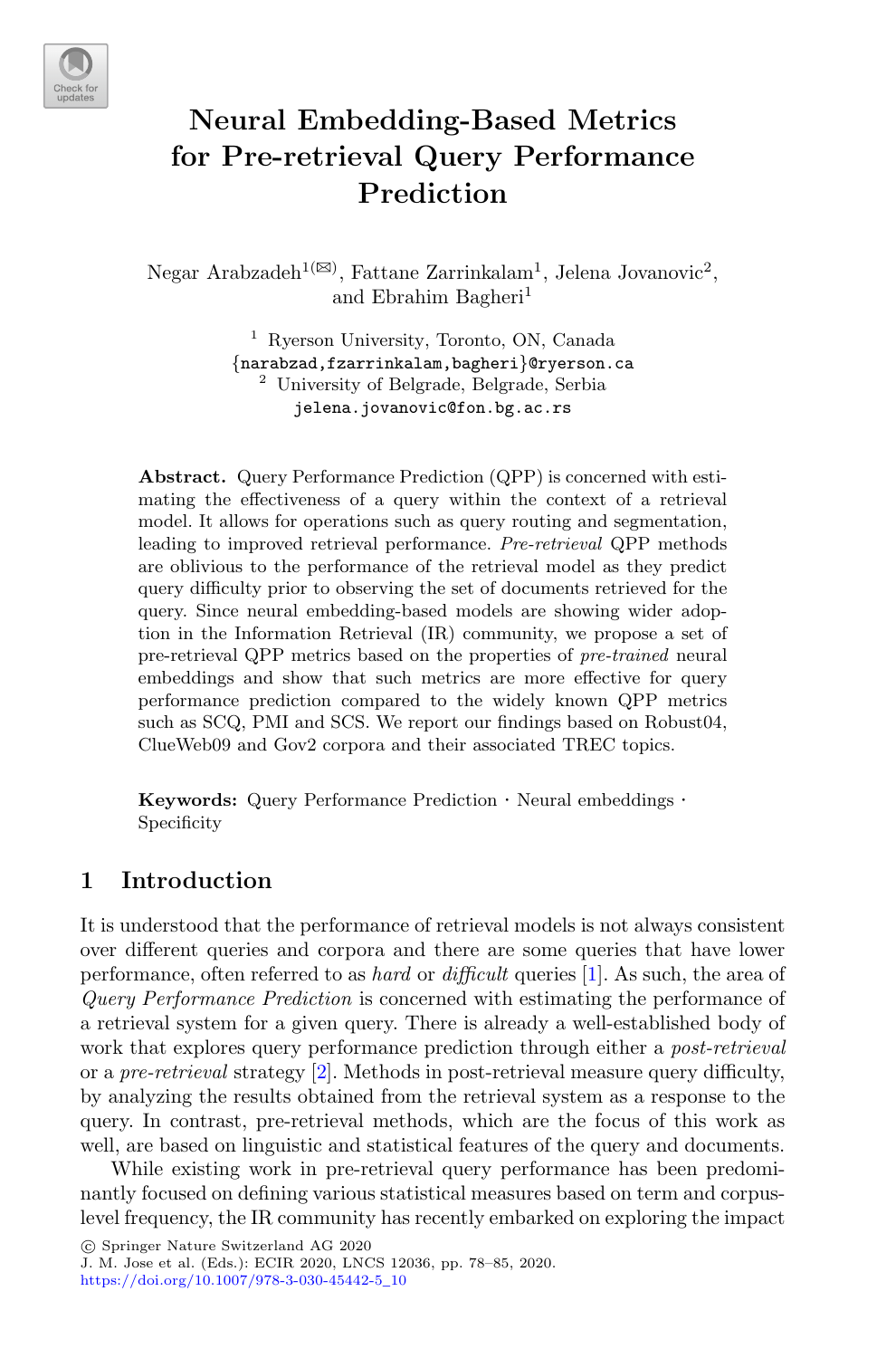and importance of neural IR techniques [\[5](#page-6-2)[–7\]](#page-6-3). There are some recent work that propose to use neural networks for QPP based on a host of signals [\[8\]](#page-6-4) but to the best of our knowledge, there is only one recent work that specifically utilizes *neural embeddings* of query terms for performing QPP [\[9](#page-6-5)]. Neural embeddings maintain interesting *geometric properties* between embedded terms [\[10](#page-6-6)] which are manifested by how term vectors are distributed in the embedding space. We explore exploiting the geometric properties of embeddings to define beyondfrequency QPP metrics. Our work *distinguishes* itself from the recent work [\[9\]](#page-6-5), which proposes to cluster neural embeddings based on their vector similarity to perform QPP, by proposing to not only consider *term similarity* but also take term neighborhood and association into account through a *network representation* of neural embeddings. More specifically, we benefit from term vector associations in the neural embedding space for formalizing *term specificity*, which is correlated with query difficulty [\[3,](#page-6-7)[4,](#page-6-8)[11](#page-6-9)].

We base our work on the intuition that a term that has been closely surrounded by several other terms in the embedding space is more likely to be *specific* while a term with a *fewer number* of closely surrounded terms is more likely to be *generic*. We conceptualize the space surrounding a term by using an *ego network* representation where the term of interest serves as the *ego* and is contextualized by a set of *alter* nodes, which are other terms that are similar to it in the embedding space. We apply various measures of node centrality on the ego node to determine the specificity of the term that is being represented by the ego, which would then indicate query difficulty [\[16](#page-7-0)]. We have performed experiments based on three widely used TREC corpora, namely Robust04, ClueWeb09 and Gov2 and their corresponding topic sets. Our experiments show that the proposed metrics are effective in QPP using pre-trained neural embeddings.

#### **2 Proposed Approach**

This paper is concerned with the design of effective metrics for pre-retrieval QPP based on pre-trained neural embeddings. We focus on distribution of neural embedding vectors in the embedding space to define specificity metrics for QPP. Existing work in the literature [\[3,](#page-6-7)[12](#page-6-10)] have already shown that measures of *term specificity* are suitable indicators of query difficulty, i.e., more specific terms are more discriminative and are hence easier to handle when used as queries.

Our work is driven by the *intuition* that more specific terms have a higher likelihood of being surrounded by a larger number of terms compared to generic terms. For instance, as shown in Fig. [1,](#page-2-0) the set of terms related to the specific term 'Arsenal', with an association degree (computed based on cosine similarity of terms' vector representation) above 0.75, includes terms such as 'Wenger', 'Tottenham', 'Everton', among others, which are also themselves very specific; whereas, the generic term 'soccer' has only one closely associated term (association degree above 0.75) and that is 'football', which is quite generic itself. While it is not possible to measure frequency information from neural embeddings, it is convenient to identify the set of highly similar terms to a term based on vector similarity. We benefit from this to formalize the notion of an *ego network*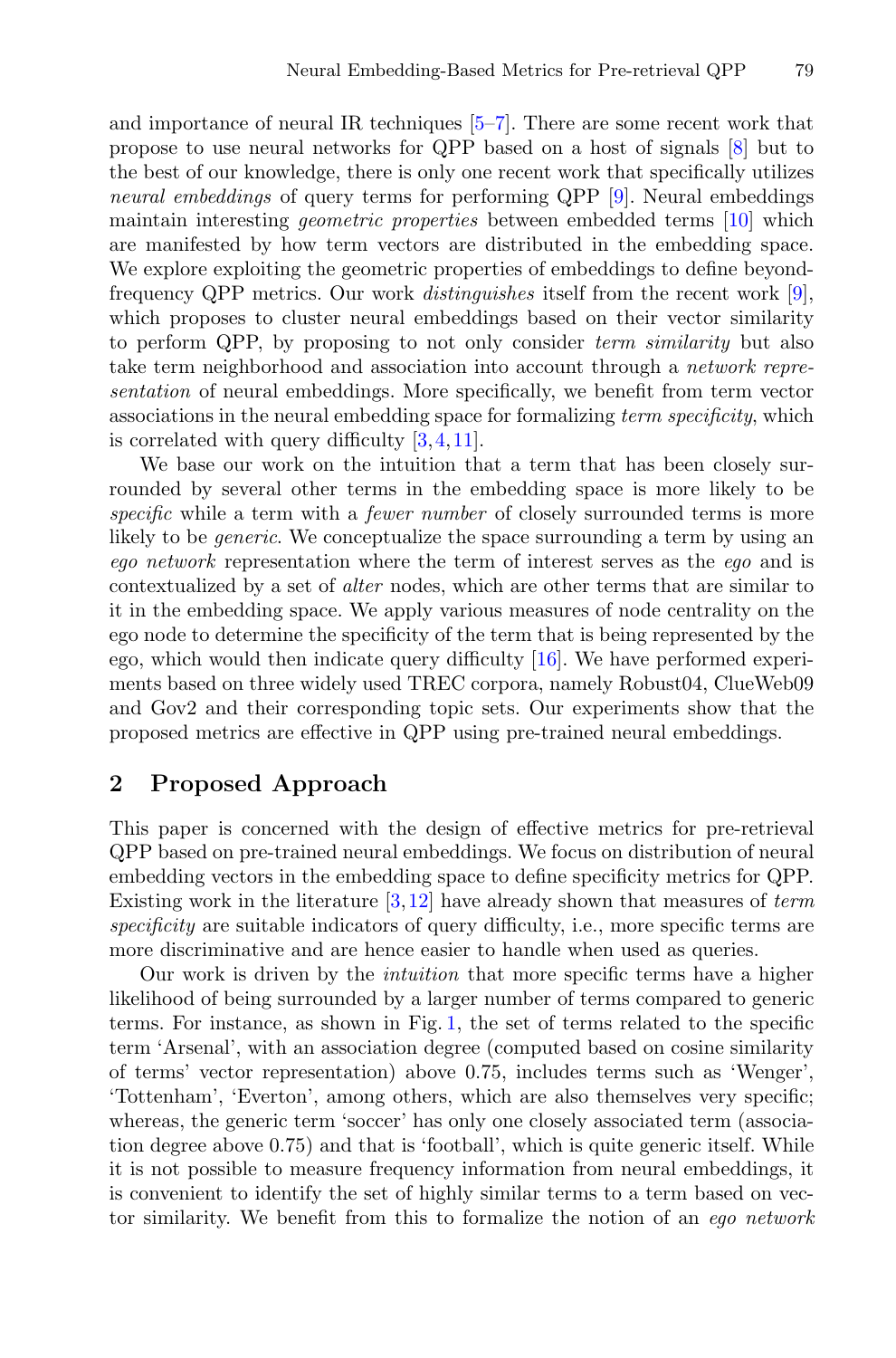

<span id="page-2-0"></span>**Fig. 1.** Schematic of two  $\alpha$ -depth  $\beta$ -cut ego networks.

that is based on vector similarities within the embedding space. We benefit from this to formalize our recursive definition of specificity, i.e., the extent to which a term is specific can be determined from the context created by the surrounding highly similar terms within the neural embedding space. In order to formalize *specificity*, we define an *ego network*, as follows:

**Definition 1.** Let  $\mathcal{P}(t_i, t_j)$  be the degree of similarity between vectors of terms  $t_i$  and  $t_j$ , V be the complete vocabulary set, and  $\mathcal{P}_{\mathcal{M}}(t_i)$  be the highest degree of *similarity to*  $t_i$  *from any term in* V. We define an  $\alpha$  – depth ego network for *an ego node*  $t_i$  *in the form of a fully connected graph with a maximum depth*  $\alpha$ *around the ego where the edge weights are*  $P(t_k, t_l)$  *between any two nodes*  $t_k$  *and*  $t_l$ *. We further refine the*  $\alpha$  *−* depth *ego network into an*  $\alpha$  − depth  $\beta$  − cut *ego network where any edge with a weight less than*  $\beta \times \mathcal{P}_M(t_i)$  *is pruned.* 

In simple terms, we propose to build an ego network for a term  $t_i$  such that  $t_i$  is the ego node and is connected directly to other adjacent terms only if the degree of similarity between the ego and the neighbor is above a discounted rate  $(\beta)$  of the most similar term to the ego. For instance, assuming 'Arsenal' is the ego and  $\beta = 0.8$ , given that 'Gunners' is the most similar term to the ego with a similarity of 0.854, the immediate neighbors of the ego will consist of all the terms in  $V$ that have a similarity above 0.6832 to 'Arsenal'. Furthermore, we allow the ego network to have a depth of  $\alpha$  from the ego. For a depth of one  $(\alpha = 1)$ , the ego network will only consist of the ego and its immediate neighbors. For a depth of two  $(\alpha = 2)$ , each node in layer one will become the ego for another sub-ego network with a  $\beta - cut$ , as explained earlier. Figure [1](#page-2-0) shows a schematic of the <sup>α</sup> *<sup>−</sup>* depth β *<sup>−</sup>* cut *ego network* for the specific term 'Arsenal' and generic term 'soccer'. As seen, in Arsenal's case, the graph is populated with many terms closely related to the ego. In the second layer, the nodes immediately connected to the ego, e.g., 'Wenger', become an ego node for a second layer subgraph, which are in turn connected to their own alters, e.g., 'Mourinho', 'Benitez' and 'Ferguson'. In contrast, the network associated with the generic term 'soccer' is quite sparse with only two additional nodes present when  $\alpha = 2$ .

Based on the developed ego network, we propose to measure the *specificity* of the ego through the use of *node centrality* metrics [\[13](#page-7-1),[16\]](#page-7-0). Given queries can be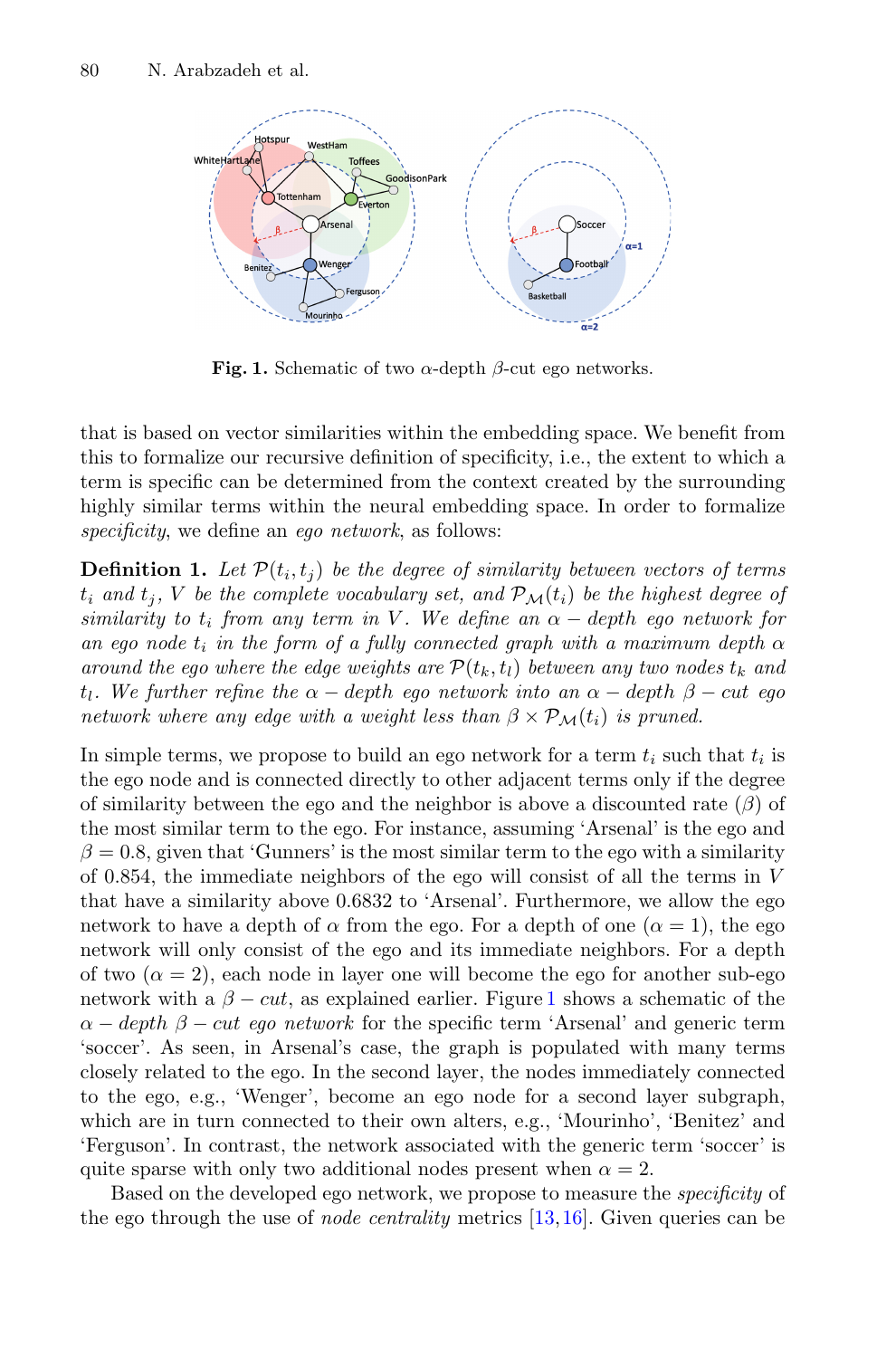| Metric                       | Description                                                                                                                      |
|------------------------------|----------------------------------------------------------------------------------------------------------------------------------|
| Edge Count (EC)              | This metric counts the number of edges in the ego network                                                                        |
| Edge Weight Sum (EWS)        | This metric calculates the sum of edge weights in the ego network<br>where edge weights are degrees of term association          |
| Inverse Edge Frequency (IEF) | This metric measures the log of the ratio of the number of edges in<br>the network over the number of edges connected to the ego |
| Degree Centrality (DC)       | This metric is the number of links incident upon the ego                                                                         |
| Closeness Centrality (CC)    | This metric calculates the average length of the shortest path between<br>the ego and all other alters in the network            |
| Betweenness Centrality (BC)  | This metric measures the proportion of the shortest paths in the<br>network that go through the ego                              |
| Page Rank (PR)               | It is based on reciprocity of node importance                                                                                    |
|                              |                                                                                                                                  |

<span id="page-3-0"></span>Table 1. Node centrality metrics on the ego network.

composed of more than one term, we adopt the integration approach that uses aggregation functions [\[14\]](#page-7-2) over the specificity of individual query terms. Table [1](#page-3-0) provides an overview of the metrics used in this paper.

#### **3 Experiments**

**Corpora and Topics:** We employed three widely used corpora, namely, Robust04, ClueWeb09, and Gov2. For Robust04, TREC topics 301–450 and 601– 650, for Gov2, topics 701–850 and for ClueWeb09, topics 1–200 were used. Topic difficulty was based on Average Precision of each topic computed using QL [\[15\]](#page-7-3).

**Baselines:** We adopt the widely used pre-retrieval metrics reported in [\[2](#page-6-1)]. The formulation of these metrics is provided in Table [2.](#page-4-0) As another baseline, we adopt the recent approach by Roy et al. [\[9\]](#page-6-5) that utilizes embedded word vectors to predict query performance. Their *specificity metric*, known as P*clarity*, is based on the idea that the number of clusters around the neighbourhood of a query term is a potential indicator of its specificity. To apply their approach on our embedding vectors, we have used the implementation provided by the authors.

**Neural Embeddings:** We used a pre-trained word2vec model based on the Google News corpus [\(https://goo.gl/wQ8eQ1\)](https://goo.gl/wQ8eQ1).

**Evaluation:** A common approach for measuring the performance of a QPP metric is to use rank correlation metrics to measure the correlation between the list of queries (1) ordered by their difficulty for the retrieval method (ascending order of average precision), and (2) ordered by the QPP metric. Kendall's  $\tau$  and Pearson's  $\rho$  co-efficient are common correlation metrics in this space.

Empirical studies on pre-retrieval QPP metrics have shown that there is no single or set of metrics that outperforms the others on all topics and corpora [\[2\]](#page-6-1). Our experiments confirm this. Therefore, to be able to rank the different metrics over a range of topics, we compute the rank of each metric in each topic set and report the rank of the median of each metric over all topics of each document collection. This is specified as *rank* and is reported separately for Kendall's τ and Pearson's  $\rho$ . These ranks show how a metric has performed over the different topic sets. Given our metrics are dependent on the  $\alpha$  and  $\beta$  parameters, we set them using 5-fold cross validation optimized for Pearson correlation.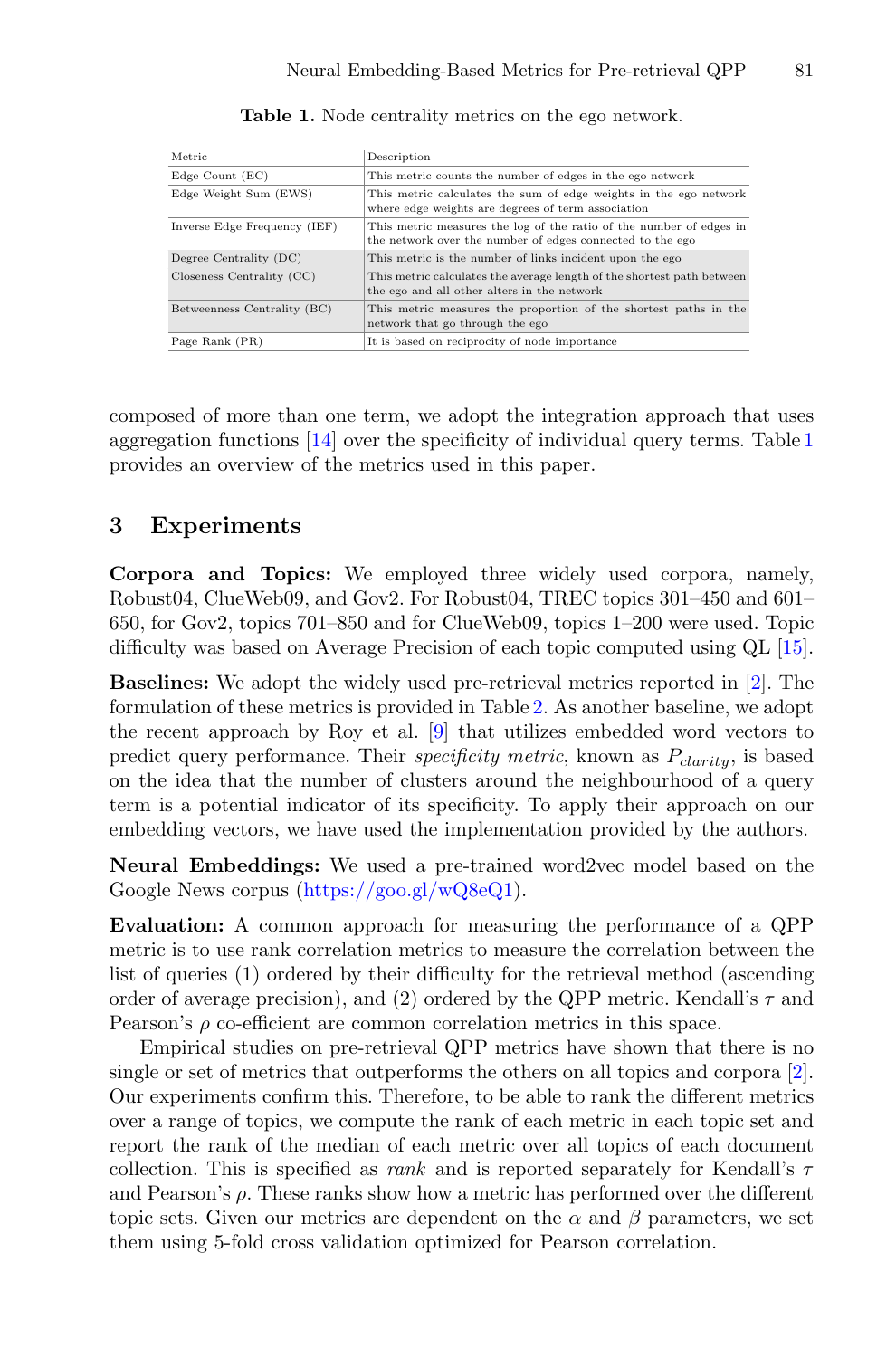<span id="page-4-0"></span>**Table 2.** Baseline metrics. t is a term in query q. d is a document in collection  $D$ .  $D_t$ is the set of documents with t.  $tf(t, D)$  is term frequency of term t in D.  $Pr(t|D)$  =  $tf(t, D)/|D|$ .  $\pi_m$  is the prior probability of the most dominating sense of term t and  $P(t|N(\mu_m, \Sigma_m))$  is the posterior probability of term t for the selected cluster.

| Metric        | Formulation                                                     | Ref                          |
|---------------|-----------------------------------------------------------------|------------------------------|
| IDF           | $i df(t) = log(\frac{ D }{ D_t })$                              | $\left 2\right $             |
| VAR           | Variance of query term weights $w(t, d)$ in D                   | $\left\lceil 2 \right\rceil$ |
| SCQ           | $SCQ(t) = (1 + log(tf(t, D))).idf(t)$                           | $\vert 17 \vert$             |
| <b>SCS</b>    | $SCS(q) = \sum_{t \in q} Pr(t q)log(\frac{Pr(t q)}{Pr(t D)})$   | $\vert 3 \vert$              |
| PMI           | $PMI(t_1, t_2) = log \frac{Pr(t_1, t_2 D)}{Pr(t_1 D)Pr(t_2 D)}$ | 18                           |
| $P_{clarity}$ | $P_{clarity}(t) = \pi_m P(t N(\mu_m, \Sigma_m))$                | 9                            |

<span id="page-4-1"></span>**Table 3.** Results on Robust04. Gray rows are baselines. Bold metrics are the top-3 on Kendall  $\tau$  (left) and Pearson  $\rho$  (right).  $\dagger$  indicates statistical significance at alpha = 0.05.

| Metric        |     |                  | 301-350 351-400 401-450 601-650 Rank Metric |                  |                  |                |               |     |                  | 301-350 351-400 401-450 601-650 Rank |                  |                  |                |
|---------------|-----|------------------|---------------------------------------------|------------------|------------------|----------------|---------------|-----|------------------|--------------------------------------|------------------|------------------|----------------|
| <b>VAR</b>    | Avg | 0.17             | $0.36^{\dagger}$                            | $0.35^{\dagger}$ | $0.34^{\dagger}$ | 1              | VAR.          | Avg | 0.08             | $0.46^{\dagger}$                     | 0.23             | $0.55\dagger$    | 12             |
| <b>SCQ</b>    | Max | 0.13             | $0.42^{\dagger}$                            | $0.5^{\dagger}$  | $0.26^{\dagger}$ | $\overline{4}$ | <b>SCQ</b>    | Max | 0.01             | $0.5^{\dagger}$                      | $0.66^{\dagger}$ | $0.35^{\dagger}$ | $\overline{4}$ |
| IDF           | Avg | $0.22^{\dagger}$ | $0.29^{\dagger}$                            | $0.28^{\dagger}$ | $0.32^{\dagger}$ | $\overline{5}$ | <b>IDF</b>    | Avg | $0.52^{\dagger}$ | $0.42^{\dagger}$                     | $0.43^{\dagger}$ | $0.36^{\dagger}$ |                |
| <b>SCS</b>    |     | $0.21^{\dagger}$ | $0.24^{\dagger}$                            | $0.23^{\dagger}$ | $0.3^{\dagger}$  | 9              | <b>SCS</b>    |     | $0.43^{\dagger}$ | $0.35^{\dagger}$                     | $0.34^{\dagger}$ | $0.42^{\dagger}$ |                |
| PMI           | Max | 0.04             | 0.18                                        | $0.18^{\dagger}$ | $0.2^{\dagger}$  | 12             | PMI           | Max | 0.06             | 0.12                                 | $0.28^{\dagger}$ | 0.08             | 13             |
| $P_{clarity}$ |     | $0.28^{\dagger}$ | $0.2^{\dagger}$                             | $0.25^{\dagger}$ | $0.26^{\dagger}$ | $\overline{7}$ | $P_{clarity}$ |     | $0.34^{\dagger}$ | $0.24^{\dagger}$                     | $0.36^{\dagger}$ | $0.38^{\dagger}$ | 9              |
| BС            | Max | $0.31^{\dagger}$ | $0.2^{\dagger}$                             | $0.3^{\dagger}$  | $0.42^{\dagger}$ | 3              | BC            | Max | $0.35^{\dagger}$ | 0.17                                 | $0.39^{\dagger}$ | $0.4^{\dagger}$  | $\overline{5}$ |
| <b>IEF</b>    | Avg | $0.47^{\dagger}$ | $0.36^{\dagger}$                            | $0.3^{\dagger}$  | $0.33^{\dagger}$ |                | <b>IEF</b>    | Avg | $0.41^{\dagger}$ | $0.44^{\dagger}$                     | $0.4^{\dagger}$  | $0.43^{\dagger}$ |                |
| DC            | Max | $0.2^{\dagger}$  | $0.29^{\dagger}$                            | $0.3^{\dagger}$  | $0.33^{\dagger}$ | 6              | DC            | Max | $0.28^{\dagger}$ | $0.42^{\dagger}$                     | $0.44^{\dagger}$ | $0.44^{\dagger}$ | 10             |
| <b>CC</b>     | Avg | $0.24^{\dagger}$ | $0.29^{\dagger}$                            | $0.28^{\dagger}$ | $0.37^{\dagger}$ | 5              | CC            | Avg | $0.26^{\dagger}$ | $0.41^{\dagger}$                     | $0.42^{\dagger}$ | $0.45^{\dagger}$ | 5              |
| PR.           | Max | $0.25^{\dagger}$ | $0.4^{\dagger}$                             | $0.24^{\dagger}$ | 0.16             | 8              | PR.           | Max | $0.33^{\dagger}$ | $0.47^{\dagger}$                     | $0.31^{\dagger}$ | $0.31^{\dagger}$ | 11             |
| <b>EWS</b>    | Min | 0.17             | $0.24^{\dagger}$                            | $0.29^{\dagger}$ | $0.22^{\dagger}$ | 10             | <b>EWS</b>    | Min | $0.34^{\dagger}$ | $0.49^{\dagger}$                     | $0.26^{\dagger}$ | $0.46^{\dagger}$ | 3              |
| EC            | Min | 0.17             | 0.15                                        | $0.27^{\dagger}$ | 0.19             | 11             | EC            | Min | $0.37^{\dagger}$ | $0.41^{\dagger}$                     | $0.26^{\dagger}$ | $0.4^{\dagger}$  | 8              |
|               |     |                  |                                             |                  |                  |                |               |     |                  |                                      |                  |                  |                |

**Findings:** The results of our experiments are shown in Tables [3,](#page-4-1) [4](#page-5-0) and [5.](#page-5-1) As shown, our metrics are among the top-3 on both measures on all corpora. On Robust04, two of our metrics, i.e., BC and IEF, are among the top-3 metrics based on Kendall  $\tau$ . Based on Pearson  $\rho$ , IEF and EWS are among the top-3 along with IDF. On Robust04, there is little metric performance consistency on Kendall  $\tau$  and Pearson  $\rho$ . When looking for those metrics that perform well on both measures, IEF and BC are consistent metrics where IEF ranks first on both Kendall  $\tau$  and Pearson  $\rho$  whereas BC ranks third and fifth on these measures, respectively. The other metrics, both baseline metrics and the ones we proposed, have a high performance difference on the two measures. For instance, while the baseline VAR metric ranks first on  $\tau$ , it ranks twelfth on  $\rho$ . On ClueWeb09 and Gov2, unlike Robust04, the top metrics are consistent for Kendall and Pearson where the top-3 metrics include the proposed DC and CC metrics for both measures. On ClueWeb09, these two metrics are accompanied by the BC and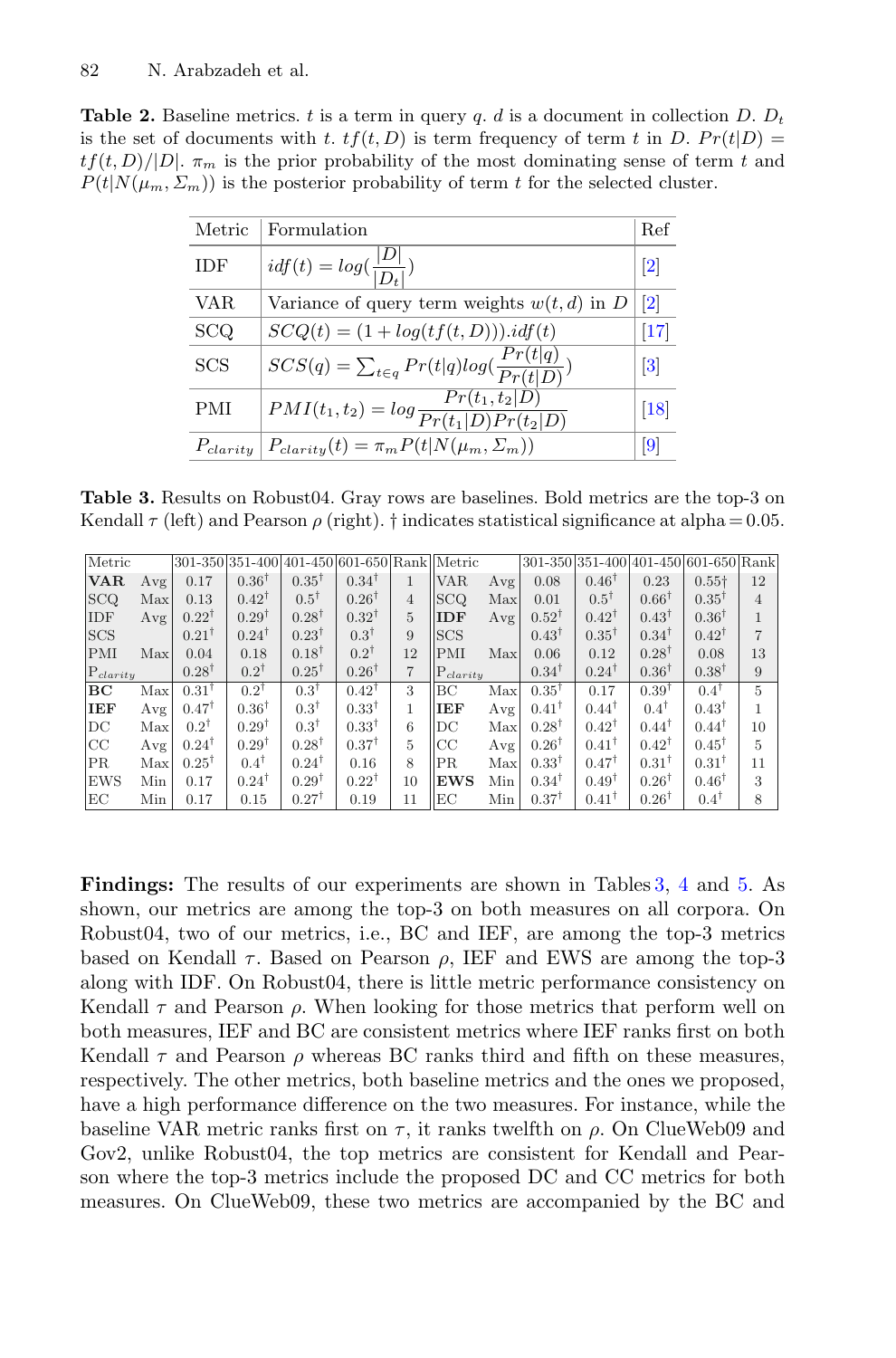PR metrics for  $\tau$  and  $\rho$ , respectively. However, on Gov2, these metrics are followed by the baseline SCQ metric on  $\tau$  and our IEF and EWS metrics on  $\rho$ . In summary, balancing between the evaluation measures and performance on all topics and corpora, we find our *CC metric* to perform well across the board. It is among the best metrics on Gov2 and ClueWeb09 and has a balanced performance on Robust04. However, CC has a high time complexity of  $O(V^3)$ . On the other hand, the DC metric performs well on both ClueWeb09 and Gov2 (in the top-3) but less effectiveness on Robust04. The benefit of DC is its low complexity:  $O(1)$ . Overall, CC is the preferred metric given QPP computations are performed offline. DC can serve as an alternative if computation limitations exist.

<span id="page-5-0"></span>**Table 4.** Results on ClueWeb09. Table format is similar to Table [3.](#page-4-1)

|                                            |                  |                  |                |                                  | Metric      |           |                                                                                                                                               |                                                                      |                  |                                  |
|--------------------------------------------|------------------|------------------|----------------|----------------------------------|-------------|-----------|-----------------------------------------------------------------------------------------------------------------------------------------------|----------------------------------------------------------------------|------------------|----------------------------------|
| $0.23^{\dagger}$<br>$Max 0.28^{\dagger} $  | $0.27^{\dagger}$ | 0.01             | $\overline{5}$ |                                  | VAR.        | 0.14      | 0.04                                                                                                                                          | $0.42^{\dagger}$                                                     | 0.08             | 8                                |
| $0.25^{\dagger}$<br>$Max[0.19^{\dagger}]$  | $0.3^{\dagger}$  | 0.03             | $\overline{4}$ |                                  | <b>SCQ</b>  |           | 0.24                                                                                                                                          | $0.33^{\dagger}$                                                     | 0.09             | $\overline{7}$                   |
| $0.25^{\dagger}$<br>Avg $0.24^{\dagger}$   | 0.16             | 0.05             | $\overline{7}$ |                                  | <b>IDF</b>  | 0.18      | 0.21                                                                                                                                          | 0.27                                                                 | 0.01             | 10                               |
| $0.24^{\dagger}$<br>$0.23^{\dagger}$       | 0.1              | 0.07             | 9              |                                  | <b>SCS</b>  | 0.18      | 0.19                                                                                                                                          | 0.16                                                                 | 0.05             | 12                               |
| Max $0.15$<br>0.16                         | 0.07             | 0.03             | 13             |                                  | PMI         | 0.2       | 0.12                                                                                                                                          | 0.04                                                                 | 0.04             | 12                               |
| $0.3^{\dagger}$<br>0.15                    | 0.1              | $0.24^{\dagger}$ | 9              |                                  |             |           | 0.27                                                                                                                                          | 0.18                                                                 | $0.24^{\dagger}$ | 6                                |
| $0.28^{\dagger}$<br>Avg $0.22^{\dagger}$   | $0.26^{\dagger}$ | $0.22^{\dagger}$ | 3              |                                  | BC          |           | $0.29^{\dagger}$                                                                                                                              | $0.37^{\dagger}$                                                     | $0.28^{\dagger}$ | $\overline{4}$                   |
| $0.2^{\dagger}$<br>0.17                    | 0.17             | $0.39^{\dagger}$ | 8              |                                  | IEF         |           | 0.26                                                                                                                                          | 0.17                                                                 | $0.36^{\dagger}$ | 5                                |
| $0.27^{\dagger}$<br>$Avg  0.22^{\dagger} $ | 0.15             | $0.38^{\dagger}$ | 1              |                                  | DC          |           | $0.31^{\dagger}$                                                                                                                              | $0.39^{\dagger}$                                                     | $0.34^{\dagger}$ | 3                                |
| $0.2^{\dagger}$<br>Min $0.22^{\dagger}$    | $0.28^{\dagger}$ | $0.36^{\dagger}$ | $\overline{2}$ |                                  | $_{\rm CC}$ |           | 0.17                                                                                                                                          | $0.47^{\dagger}$                                                     | $0.33^{\dagger}$ | $\mathbf{1}$                     |
| $0.29^{\dagger}$<br>$\text{Max}$ 0.13      | 0.18             | $0.25^{\dagger}$ | 6              |                                  | PR          |           | $0.31^{\dagger}$                                                                                                                              | $0.37^{\dagger}$                                                     | $0.31^{\dagger}$ | 1                                |
| 0.18<br>Max $\vert 0.13 \vert$             | $0.26^{\dagger}$ | 0.06             | 12             |                                  | <b>EWS</b>  |           | 0.27                                                                                                                                          | 0.27                                                                 | 0.14             | 11                               |
| 0.16<br>Max 0.14                           | $0.27^{\dagger}$ | 0.05             | 11             |                                  | EС          |           | 0.27                                                                                                                                          | 0.29                                                                 | 0.14             | 9                                |
|                                            |                  |                  |                | 1-50 51-100 101-150 150-200 Rank |             | P_clarity | Max<br>Max 0.22<br>Avg <sub>l</sub><br>Max<br>$0.29^{\dagger}$<br>Avg $0.29^{\dagger}$<br>Min $0.31^{\dagger}$<br>Max 0.07<br>$\rm{Max}$ 0.06 | Avg $0.28^{\dagger}$<br>Avg $0.25^{\dagger}$<br>$Max 0.36^{\dagger}$ |                  | 1-50 51-100 101-150 150-200 Rank |

<span id="page-5-1"></span>**Table 5.** Results on Gov2. Table format is similar to Table [3.](#page-4-1)

| Metric      |     |                  | 701-750 751-800 801-850 Rank |                  |                | Metric      |              |                  |                  | 701-750 751-800 801-850 Rank |               |
|-------------|-----|------------------|------------------------------|------------------|----------------|-------------|--------------|------------------|------------------|------------------------------|---------------|
| VAR.        | Max | $0.2^{\dagger}$  | 0.02                         | 0.05             | 13             | VAR.        | Max          | 0.27             | 0.06             | 0.1                          | 13            |
| <b>SCQ</b>  | Max | $0.36^{\dagger}$ | $0.29^{\dagger}$             | $0.23^{\dagger}$ | 3              | <b>SCQ</b>  | Max          | $0.53^{\dagger}$ | $0.32^{\dagger}$ | $0.35^{\dagger}$             | 6             |
| <b>IDF</b>  | Avg | $0.27^{\dagger}$ | $0.22^{\dagger}$             | 0.14             | 6              | IDF         | Avg          | $0.4^{\dagger}$  | 0.25             | 0.17                         | 10            |
| <b>SCS</b>  |     | $0.23^{\dagger}$ | $0.19^{\dagger}$             | 0.11             | 9              | <b>SCS</b>  |              | $0.34^{\dagger}$ | 0.19             | 0.12                         | 12            |
| PMI         | Max | $0.28^{\dagger}$ | $0.22^{\dagger}$             | 0.16             | 6              | PMI         | Max          | $0.44^{\dagger}$ | 0.26             | 0.22                         | 9             |
| P_clarity   |     | $0.25^{\dagger}$ | $0.24^{\dagger}$             | $0.25^{\dagger}$ | 6              | P_clarity   |              | $0.33^{\dagger}$ | $0.33^{\dagger}$ | $0.38^{\dagger}$             | $\frac{5}{2}$ |
| BC          | Min | 0.18             | 0.11                         | $0.3^{\dagger}$  | 9              | ВC          | Min          | 0.18             | $0.28^{\dagger}$ | $0.5^{\dagger}$              | $\mathbf{8}$  |
| IEF         | Max | 0.09             | $0.25^{\dagger}$             | $0.34^{\dagger}$ | 5              | IEF         | $\text{Max}$ | 0.18             | $0.33^{\dagger}$ | $0.47^{\dagger}$             | 3             |
| DC          | Max | 0.12             | $0.36^{\dagger}$             | $0.41^{\dagger}$ | 1              | $_{\rm DC}$ | $\text{Max}$ | 0.15             | $0.41^{\dagger}$ | $0.52^{\dagger}$             |               |
| $_{\rm CC}$ | Max | 0.11             | $0.36^{\dagger}$             | $0.41^{\dagger}$ | 1              | $_{\rm CC}$ | $\text{Max}$ | 0.14             | $0.42^{\dagger}$ | $0.51^{\dagger}$             |               |
| <b>PR</b>   | Min | $0.28^{\dagger}$ | $0.19^{\dagger}$             | 0.15             | 9              | <b>PR</b>   | Min          | $0.38^{\dagger}$ | $0.32^{\dagger}$ | $0.32^{\dagger}$             | 6             |
| <b>EWS</b>  | Min | $0.2^{\dagger}$  | $0.26^{\dagger}$             | $0.31^{\dagger}$ | $\overline{4}$ | <b>EWS</b>  | Min          | 0.12             | $0.33^{\dagger}$ | $0.44^{\dagger}$             | 3             |
| EC          | Min | 0.12             | 0.17                         | $0.3^{\dagger}$  | 12             | EС          | Min          | 0.11             | 0.24             | $0.38^{\dagger}$             | 11            |
|             |     |                  |                              |                  |                |             |              |                  |                  |                              |               |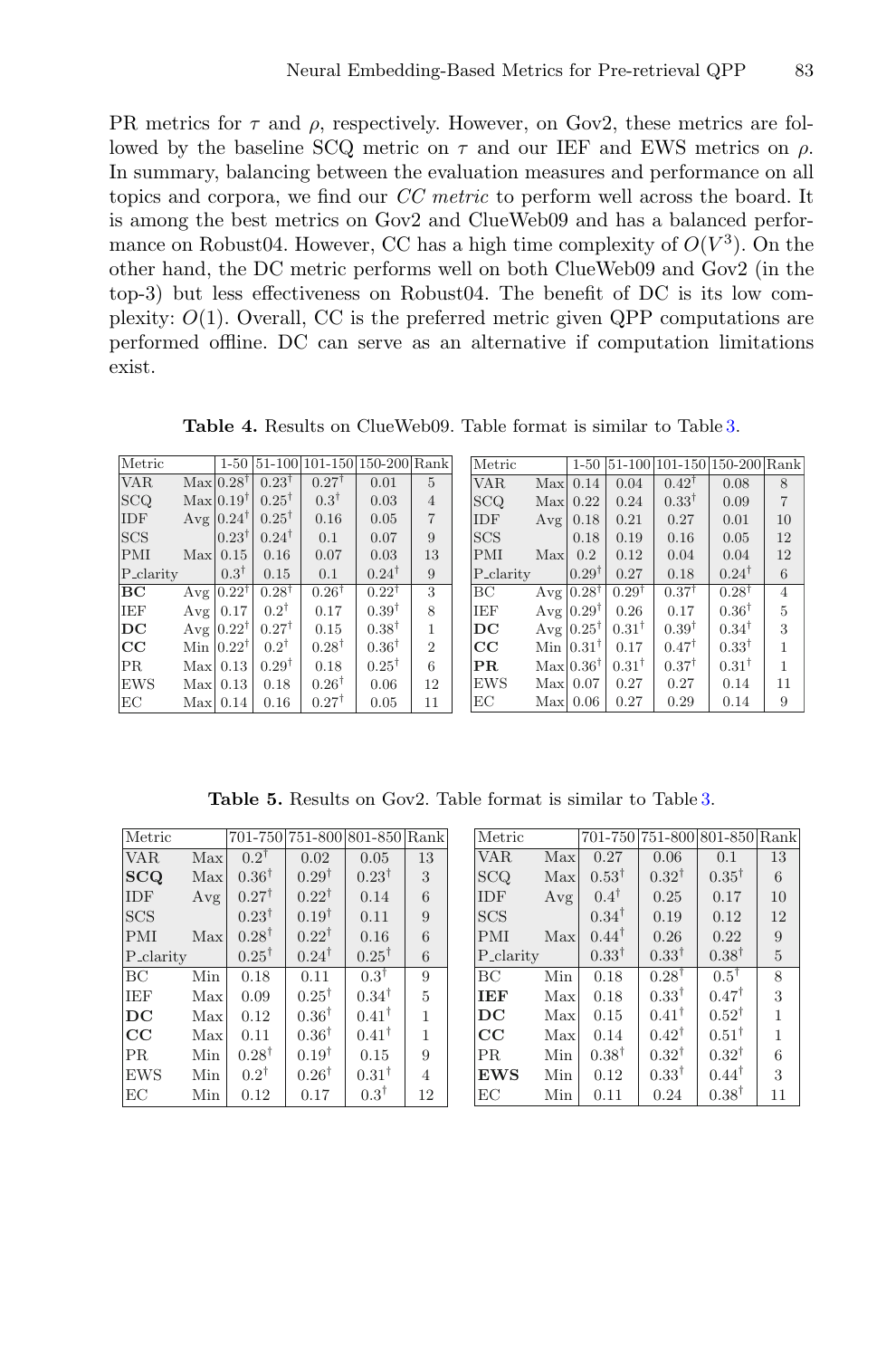## **4 Concluding Remarks**

We have shown that it is possible to devise metrics based on the neural embedding-based representation of terms to perform pre-retrieval QPP. Specifically, we have shown that specificity of a query term, estimated based on an *ego network* representation, can lead to better performance on QPP compared to several baselines such as the one that considers term clusters based on neural embeddings [\[9](#page-6-5)].

## **References**

- <span id="page-6-0"></span>1. Mizzaro, S., Mothe, J.: Why do you think this query is difficult?: A user study on human query prediction. In: Proceedings of the 39th International ACM SIGIR Conference on Research and Development in Information Retrieval, pp. 1073–1076. ACM (2016)
- <span id="page-6-1"></span>2. Carmel, D., Yom-Tov, E.: Estimating the query difficulty for information retrieval. Synthesis Lectures Inf. Concepts Retrieval Serv. **2**(1), 1–89 (2010)
- <span id="page-6-7"></span>3. He, B., Ounis, I.: Inferring query performance using pre-retrieval predictors. In: Apostolico, A., Melucci, M. (eds.) SPIRE 2004. LNCS, vol. 3246, pp. 43–54. Springer, Heidelberg (2004). [https://doi.org/10.1007/978-3-540-30213-1](https://doi.org/10.1007/978-3-540-30213-1_5) 5
- <span id="page-6-8"></span>4. He, J., Larson, M., de Rijke, M.: Using coherence-based measures to predict query difficulty. In: Macdonald, C., Ounis, I., Plachouras, V., Ruthven, I., White, R.W. (eds.) ECIR 2008. LNCS, vol. 4956, pp. 689–694. Springer, Heidelberg (2008). [https://doi.org/10.1007/978-3-540-78646-7](https://doi.org/10.1007/978-3-540-78646-7_80) 80
- <span id="page-6-2"></span>5. Zuccon, G., Koopman, B., Bruza, P., Azzopardi, L.: Integrating and evaluating neural word embeddings in information retrieval. In: Proceedings of the 20th Australasian Document Computing Symposium, p. 12. ACM (2015)
- 6. Zhang, L., Zhang, S., Balog, K.: Table2Vec: neural word and entity embeddings for table population and retrieval. In: Proceedings of the 42nd International ACM SIGIR Conference on Research and Development in Information Retrieval, pp. 1029–1032. ACM (2019)
- <span id="page-6-3"></span>7. Mitra, B., Craswell, N.: An introduction to neural information retrieval. Found. Trends Inf. Retrieval **13**(1), 1–126 (2018)
- <span id="page-6-4"></span>8. Zamani, H., Croft, W.B., Culpepper, J.S.: Neural query performance prediction using weak supervision from multiple signals. In The 41st International ACM SIGIR Conference on Research & Development in Information Retrieval, pp. 105– 114. ACM (2018)
- <span id="page-6-5"></span>9. Roy, D., Ganguly, D., Mitra, M., Jones, G.J.: Estimating Gaussian mixture models in the local neighbourhood of embedded word vectors for query performance prediction. Inf. Process. Manage. **56**(3), 1026–1045 (2019)
- <span id="page-6-6"></span>10. Mimno, D., Thompson, L.: The strange geometry of skip-gram with negative sampling. In: Empirical Methods in Natural Language Processing (2017)
- <span id="page-6-9"></span>11. Hauff, C., Hiemstra, D., de Jong, F.: A survey of pre-retrieval query performance predictors. In Proceedings of the 17th ACM Conference on Information and Knowledge Management, pp. 1419–1420. ACM (2008)
- <span id="page-6-10"></span>12. Thomas, P., Scholer, F., Bailey, P., Moffat, A.: Tasks, queries, and rankers in preretrieval performance prediction. In: Proceedings of the 22nd Australasian Document Computing Symposium, p. 11. ACM (2017)